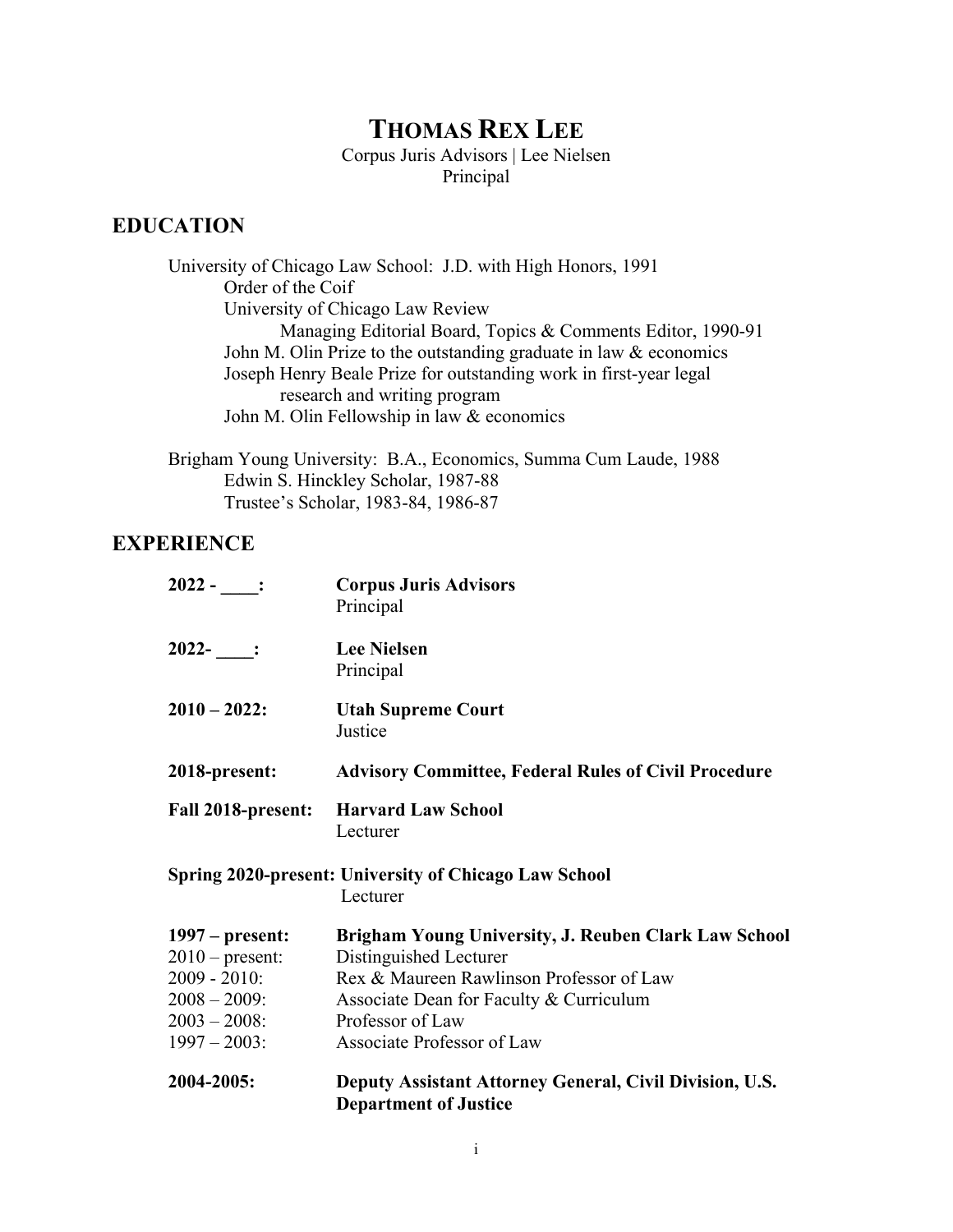|                      | As head of Federal Programs Branch, responsible for all<br>$\bullet$<br>civil litigation against federal government involving<br>challenges to constitutionality of federal legislation and<br>legality of executive action<br>Supervised and oversaw brief writing and appellate<br>$\bullet$<br>advocacy by branch of approximately 85 attorneys<br>Presented oral arguments in Guantanamo Bay Detainee<br>cases (D. D.C.) and <i>Waxman v. Thompson</i> (C.D. Cal.)   |
|----------------------|--------------------------------------------------------------------------------------------------------------------------------------------------------------------------------------------------------------------------------------------------------------------------------------------------------------------------------------------------------------------------------------------------------------------------------------------------------------------------|
| 2001-2002:           | <b>Lead Counsel for the State of Utah in Utah v. Evans</b><br>Presented oral arguments in three-judge district court in<br>cases challenging method of statistical imputation and of<br>overseas population count in 2000 census<br>Presented oral argument in U.S. Supreme Court in statutory<br>and constitutional challenge to statistical imputation                                                                                                                 |
| 1999 - 2010:         | Of Counsel, Howard, Phillips, & Andersen<br>Trademark, copyright, & trade secret litigation in Fourth<br>Circuit, Sixth Circuit, Tenth Circuit, District of Utah,<br>Eastern District of Virginia, Eastern District of Michigan,<br>Northern District of New York, Southern District of<br>Florida, Southern District of Texas, Northern District of<br>Illinois<br>Lobbied on behalf of Porsche Cars in support of<br>Anticybersquatting Consumer Protection Act (1999) |
| 1992-94,<br>1995-97: | Associate ('92-'94), Shareholder ('95-'97), Kimball, Parr,<br>Waddoups, Brown & Gee: Intellectual Property and Employment<br>Litigation                                                                                                                                                                                                                                                                                                                                  |
| 1994-1995:           | Law Clerk to the Honorable Clarence Thomas, Associate Justice of<br>the United States Supreme Court                                                                                                                                                                                                                                                                                                                                                                      |
| 1991-1992:           | Law Clerk to the Honorable J. Harvie Wilkinson, III, United States<br>Court of Appeals for the Fourth Circuit                                                                                                                                                                                                                                                                                                                                                            |

## **PUBLICATIONS**

LAW & CORPUS LINGUISTICS (Oxford Univ. Press 2022) (forthcoming; co-authored with Stephen Mouritsen)

*A Linguistic Analysis of the Linguistic Canons* (forthcoming; co-authored with Jesse Egbert)

*The Corpus and the Critics*, 88 U. Chi. L. Rev. 275 (2021) (co-authored with Stephen Mouritsen)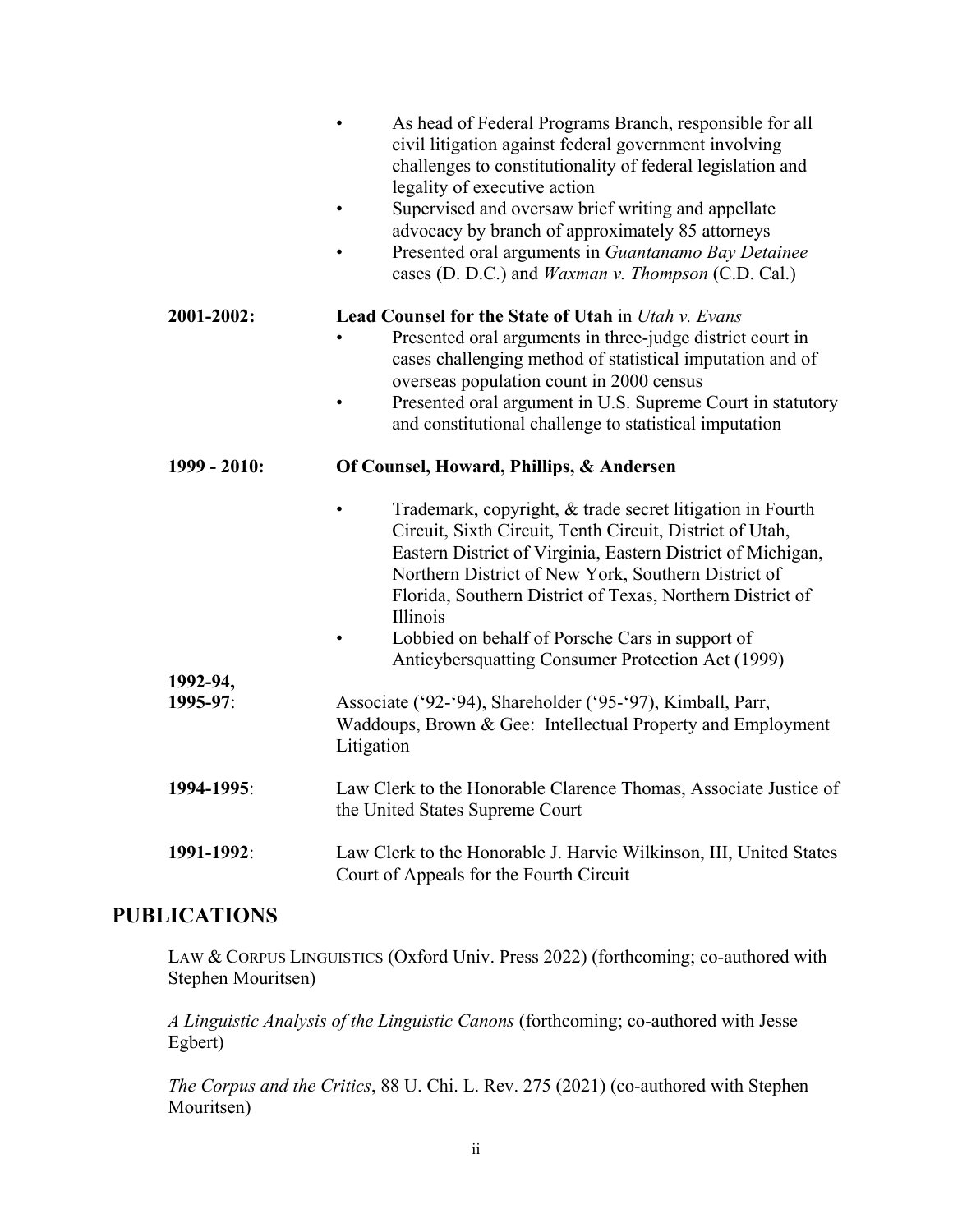*Data-Driven Originalism*, 167 Penn. L. Rev. 261 (2019) (co-authored with James Phillips)

*Judging Ordinary Meaning*, 127 Yale L. J. 788 (2018) (co-authored with Stephen Mouritsen)

*Corpus Linguistics & Original Public Meaning: A New Tool To Make Originalism More Empirical,* 126 Yale L.J. F. 21 (2016) (co-authored with James Phillips & Daniel Ortner)

*An Empirical and Consumer Psychology Analysis of Trademark Distinctiveness*, 41 Ariz. St. L. J. 1033-1109 (2009) (co-authored with Glenn Christensen and Eric DeRosia)

*Sophistication, Bridging the Gap, and the Likelihood of Confusion: An Empirical and Theoretical Analysis*, 98 Trademark Reporter 913 – 949 (2008) (co-authored with Glenn Christensen and Eric DeRosia)

*Trademarks, Consumer Psychology, and the Sophisticated Consumer*, 57 Emory L. J. 575-650 (2008) (co-authored with Glenn Christensen and Eric DeRosia)

*Overrulings*, Chapter in Encyclopedia of the Supreme Court (Macmillan USA 2008) (David S. Tanenhaus, ed.)

*Demystifying Dilution*, 84 Boston Univ. L. Rev. 859-944 (2004)

*Eldred v. Ashcroft* and the (Hypothetical) Copyright Term Extension Act of 2020, 12 Tex. Int. Prop. L.J. 1-23 (2003)

Utah's Census Battles: The Inside Story, 16 Chance 21-29 (2003) (co-authored with Lara J. Wolfson)

The Census and the Overseas Population, 2 Elec. L. J. 343-66 (2003) (co-authored with Lara J. Wolfson)

"To Promote the Progress of Science": The Copyright Clause and Congress's Power to Extend Copyrights, 16 Harv. J. Law & Techn. 1-23 (2002) (co-authored with Senator Orrin G. Hatch)

The Original Understanding of the Census Clause, 77 Wash. L. Rev. 1-64 (2002)

Tribute to Rex E. Lee, 3 J. App. Pract. & Process 560-563 (2001)

The *Anastasoff* Case and the Judicial Power to "Unpublish" Opinions, 77 Notre Dame L. Rev. 135-173 (2001) (co-authored with Lance Lehnhof)

Preliminary Injunctions and the Status Quo, 58 Wash. & Lee L. Rev. 109-166 (2001)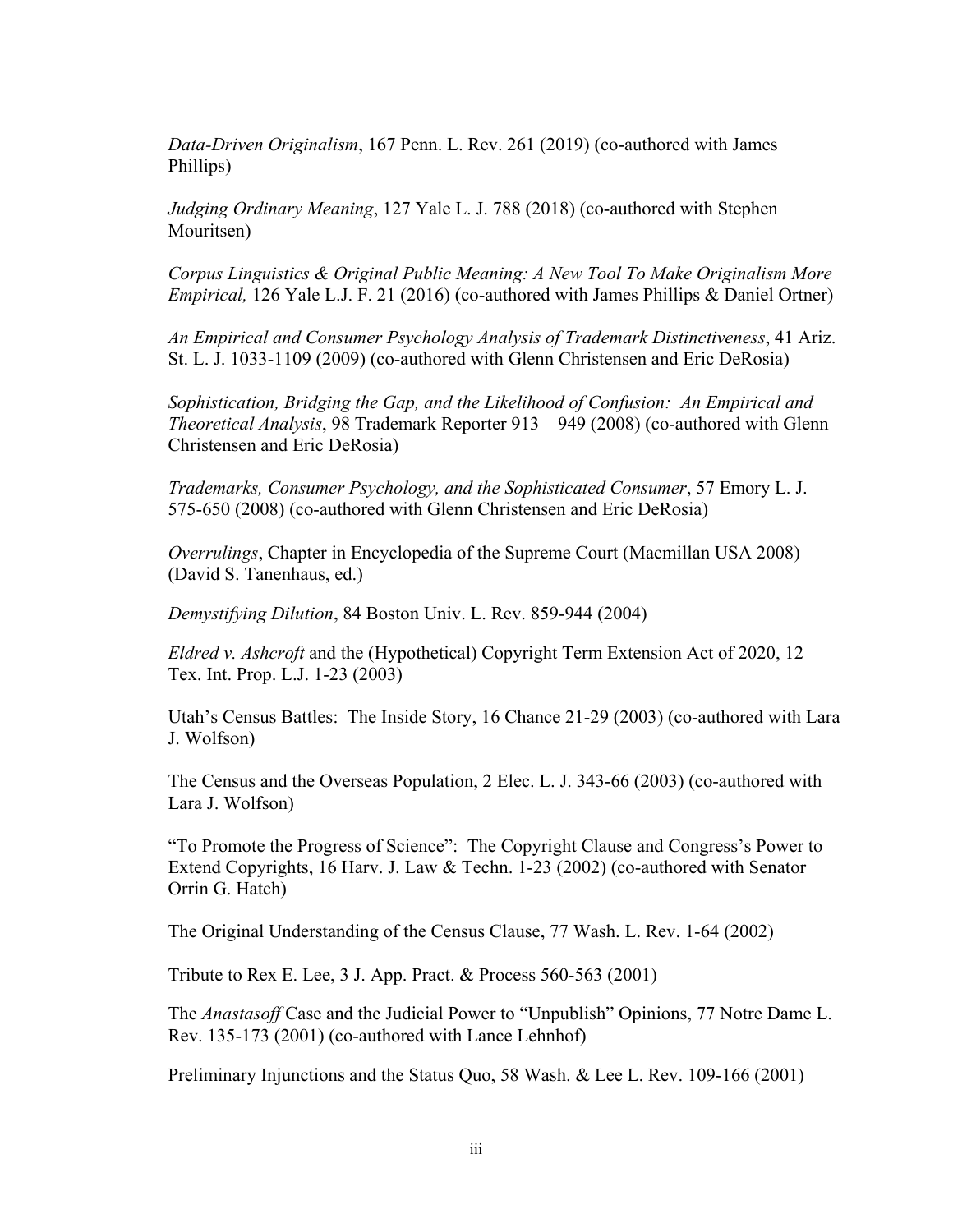In Rem Jurisdiction in Cyberspace, 75 Wash. L. Rev. 97-145 (2000)

Stare Decisis in Economic Perspective: An Economic Analysis of the Supreme Court's Doctrine of Precedent, 78 N.C. L. Rev. 643-706 (2000)

The Clinton Impeachment and the Constitution, 1999 BYU L. Rev. 1079-97

Stare Decisis in Historical Perspective: From the Founding Era to the Rehnquist Court, 52 Vand. L.Rev. 647-735 (1999)

Pleading and Proof: The Economics of Legal Burdens, 1997 BYU L.Rev. 1-34

Comment, The Standing of Qui Tam Relators Under the False Claims Act, 57 U. Chi. L. Rev. 543-71 (1990)

#### **APPEARANCES & PRESENTATIONS**

Georgetown Center for the Constitution, *Originalism for Judges Seminar* (June 18, 2021)

University of Chicago Federalist Society, *Linguistic Analysis of Linguistic Canons* (May 7, 2021)

American Academy of Appellate Lawyers, *The Corpus Linguistics Approach to Refining Textual Interpretation* (April 19, 2021)

Heritage Foundation, Judicial Law Clerk Training Academy (March 25, 2021)

Georgetown University Law Center, Originalism Summer Seminar, *Data-Driven Originalism* (May 23, 2019)

University of Chicago Federalist Society, *Impartialism* (May 2019)

Heritage Foundation, Judicial Law Clerk Training Academy (February 21, 2019)

Heritage Foundation, Edwin Meese III Center for Legal and Judicial Studies, 2018 Spring Legal Strategy Forum (June 5-6, 2018)

Georgetown University Law Center, Originalism Summer Seminar, *Data-Driven Originalism* (May 24, 2018)

Ninth Annual Hugh & Hazel Darling Foundation Originalism Works-in-Progress Conference, University of San Diego, *Data-Driven Originalism* (February 17, 2018)

University of Pennsylvania Law School, Public Law Scholarship Workshop, *Judging Ordinary Meaning* (October 4, 2017)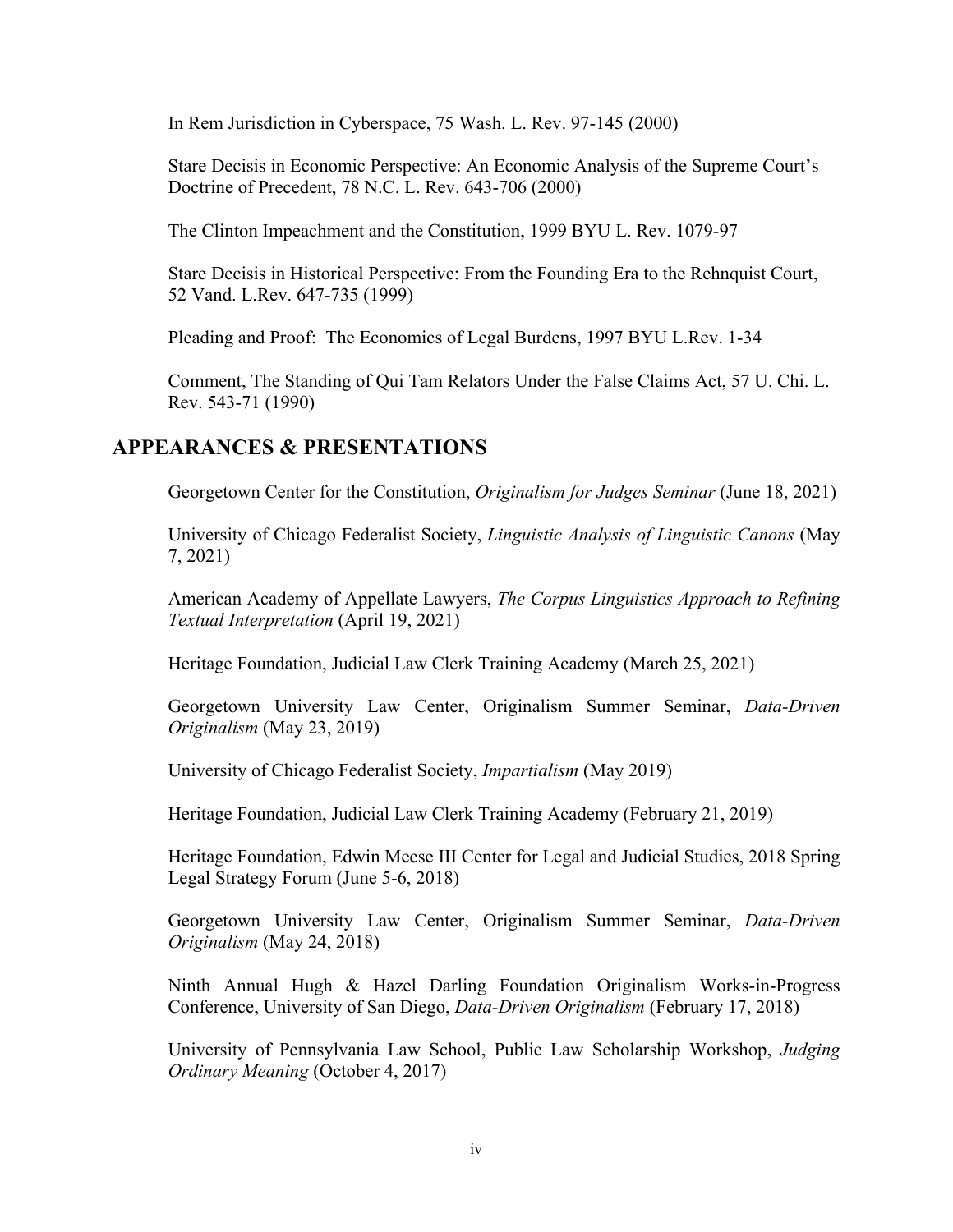University of Pennsylvania Law School, Federalist Society Presentation, *Data-Driven Originalism* (October 4, 2017)

Georgetown University Law Center, Originalism Boot Camp, *Data-Driven Originalism* (May 25, 2017)

Yale Law School, Federalist Society Presentation, *Judging Ordinary Meaning* (February 20, 2017)

Federalist Society Faculty Conference, San Francisco, CA, *Law and Corpus Linguistics Panel* (January 5, 2017)

Harvard Law School, Federalist Society Annual Dinner, Keynote Speaker (April 15, 2016)

Stanford Law School, CodeX, Presentation on Corpus Linguistics (October 22, 2015)

J. Reuben Clark Society Annual Conference, Dallas, Texas, February 2011, *Civility and Effective Appellate Advocacy*

Intellectual Property Scholars Conference, New York, New York, August 2009, *An Empirical and Consumer Psychology Analysis of Trademark Distinctiveness*

Federalist Society, Annual Faculty Conference, San Diego, California, January 9, 2009, Work-In-Progress Presentation, *Trademark Meaning*

J. Reuben Clark Society, Faculty Chapter, Mini-Conference, San Diego, California, January 6, 2009, Commentator for David Pimentel, *Judicial Misconduct and Reporting Pitfalls*

Stetson University School of Law, November 14, 2008, Work In Progress Presentation, *Just Semantics?* Descriptive Trademarks in Commercial Context

International Trademark Association, Trademark Reporter Committee Annual Meeting, Boca Raton, Florida, November 13, 2008

Utah Public Radio, "Access Utah," October 6, 2008 (Radio Call-In program on "First Monday" opening of Supreme Court term, with Professors Amy Wildermuth, University of Utah, and RonNell Andersen Jones, BYU Law School)

Utah Defense Lawyers Association Annual Meeting, Salt Lake City, UT ("Physical and Mental Examinations Under Utah Rule of Civil Procedure 35")

International Trademark Association, Learned Professor Symposium, New York, New York, January 3, 2008 ("Trademarks and the Reasonably Prudent Buyer: A Theoretical and Empirical Analysis of Consumer Sophistication")